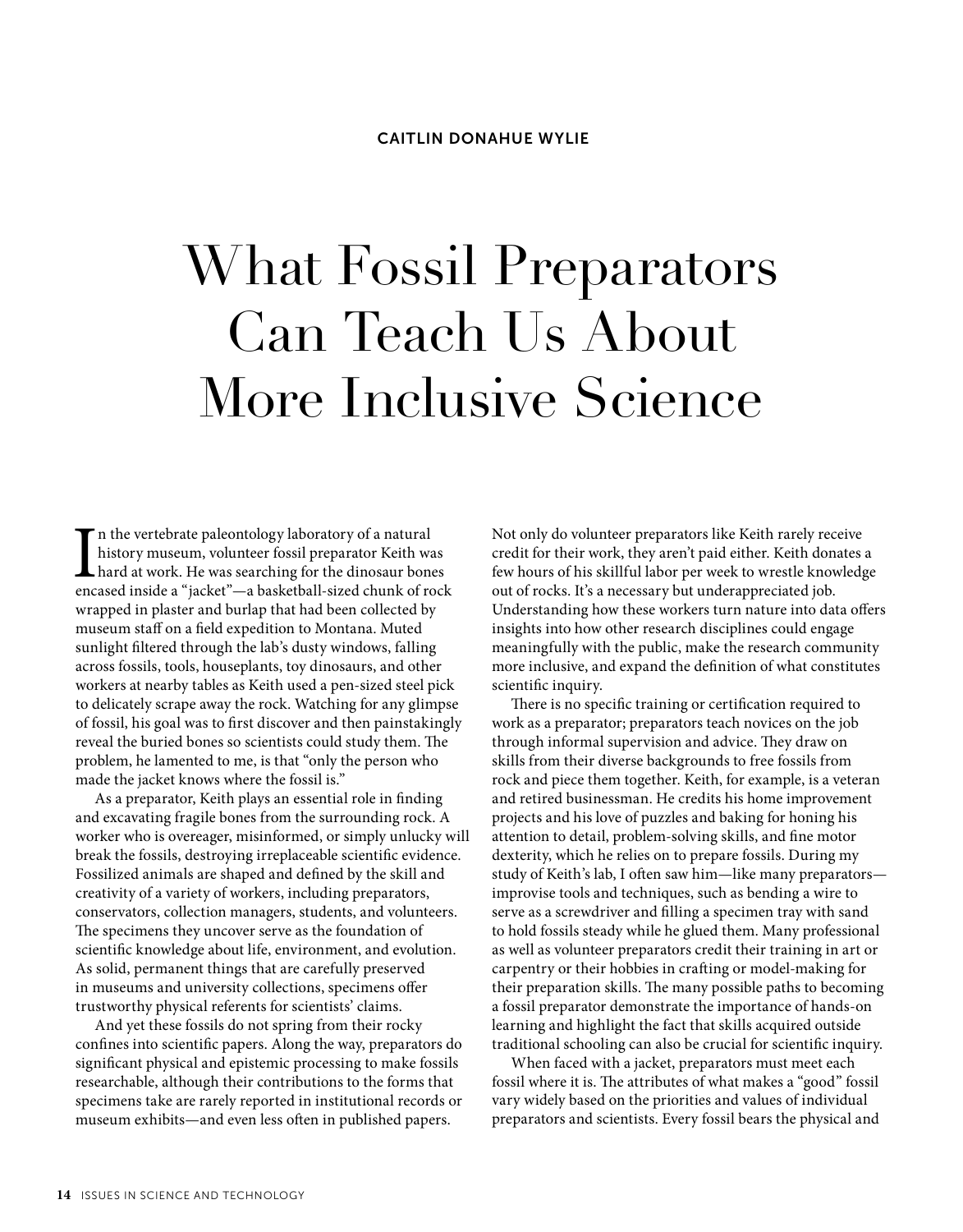chemical marks of its unique journey from a living bone to a fossilized one. How animals die, become encased in sediment, are mineralized, and get compacted by surrounding rock layers shapes what that specimen is, including which body parts are preserved, in what condition, and how distorted they are from their shape in life.

Preparators use their skill and judgment to prepare specimens instead of following top-down instructions from scientists or carrying out predetermined protocols. Back at the workbench, Keith was happy to spot a fossil surface peeking out among the rock, putting an end to his nerveracking digging. He set to work following the bone by scraping off rock around it with a tiny pick, thereby tracing out its shape. He soon found a nearby "floater," a thumbsized fragment of bone he described as "not attached to anything." He said the floater might fit onto another bone or be informative to a scientist, so he set it aside for a later decision. Then Keith came across a swathe of small bone pieces, which he discarded into a bucket of rock dust. "Tiny, disintegrating debris—you can't do anything with those," he said dismissively. A specimen can only be a specimen if it is physically researchable—that is, visible and stable enough to handle—as well as trustworthy, which requires preparation by someone with expertise.

In spite of his unequivocal-sounding explanation, and possibly due to me asking questions about how he decides which bones to save, Keith asked a staff preparator, Amanda, whether to keep the debris. Amanda blew on the debris, assessing the size of the fragments, and told him to discard it. She deemed those pieces of dinosaur not useful. Then she picked up the floater and, turning it around a few times, matched its edge to a broken edge of the partly buried bone in the jacket.

"Want some glue on it?" Keith asked, watching.

"Yeah." Amanda scratched some sediment from the floater's broken edge with her fingernail, then put it in place against the other bone and dripped glue on it from the small bottle Keith handed to her. The glue bonded the two pieces into one larger chunk of a once-living animal. In the span of a minute or two, Amanda deployed several embodied skills: judging fragment size with her breath, removing rock with her nail, assessing the floater's fit with her eyes, adding a precise line of glue to the exact place she wanted it. Such expertise can only come with experience.

This everyday scene exemplifies the ongoing, high-impact decisionmaking involved in preparing specimens, including determining what is priceless (in this case, bone) or useless (rock, bone debris); which pieces fit together; and what counts as a specimen. None of this skillful judgment or these irreversible actions, though, are likely to be mentioned in papers, specimen records, or exhibits. Fundamentally, the purpose of specimen preparation is to satisfy scientists' desire to access pieces of nature—free of distracting context yet as



Keith touches the dark-gray fossil inside the jacket, which only experts can distinguish from the surrounding lighter-gray rock.

complete as possible—so they can describe, identify, and compare them. But how are these values defined and carried out, and by whom?

When I talk with scientists and preparators, they describe fossil preparation differently. Scientists say that preparators "clean" fossils—a somewhat dismissive portrayal of the work. "Cleaning" implies preexisting evidence merely waiting to be revealed. The work therefore sounds "clean" in the sense that it seems free from values, theories, and individuals' biases, as well as simple and straightforward. In the scientists' view, preparators' actions only respond to reality.

Preparators, on the other hand, embrace their role in determining how fossils look and what data they can provide. They talk about their work as "creative" and, occasionally, as "sculpting." This language emphasizes the complexity of their work as well as their own power in defining fossil from rock. Of course, mere "cleaners" also make decisions that influence scientific evidence, including the appearance, completeness, and stability of prepared fossils, taxidermied animals, and dried plants. They define what that evidence is by altering its form. The cleaning and sculpting are inseparable and simultaneous.

Preparators' power over specimens is evident even in their jokes. While working on the same fossil a month later, Keith asked Amanda which species it belonged to. She answered that one of the museum's scientists believed the specimen belonged to *Eolambia*, a genus of herbivorous dinosaur.

"Supposedly," Todd, a paleobiologist, chimed in from across the lab, citing a lack of diagnostic evidence for the specimen's classification.

"Oooh, I'm in a controversy!" Keith joked. "One little slip [of my tool] and it won't be *Eolambia*."

"It'll be *Neo*-lambia!" Todd quipped. Everyone laughed.